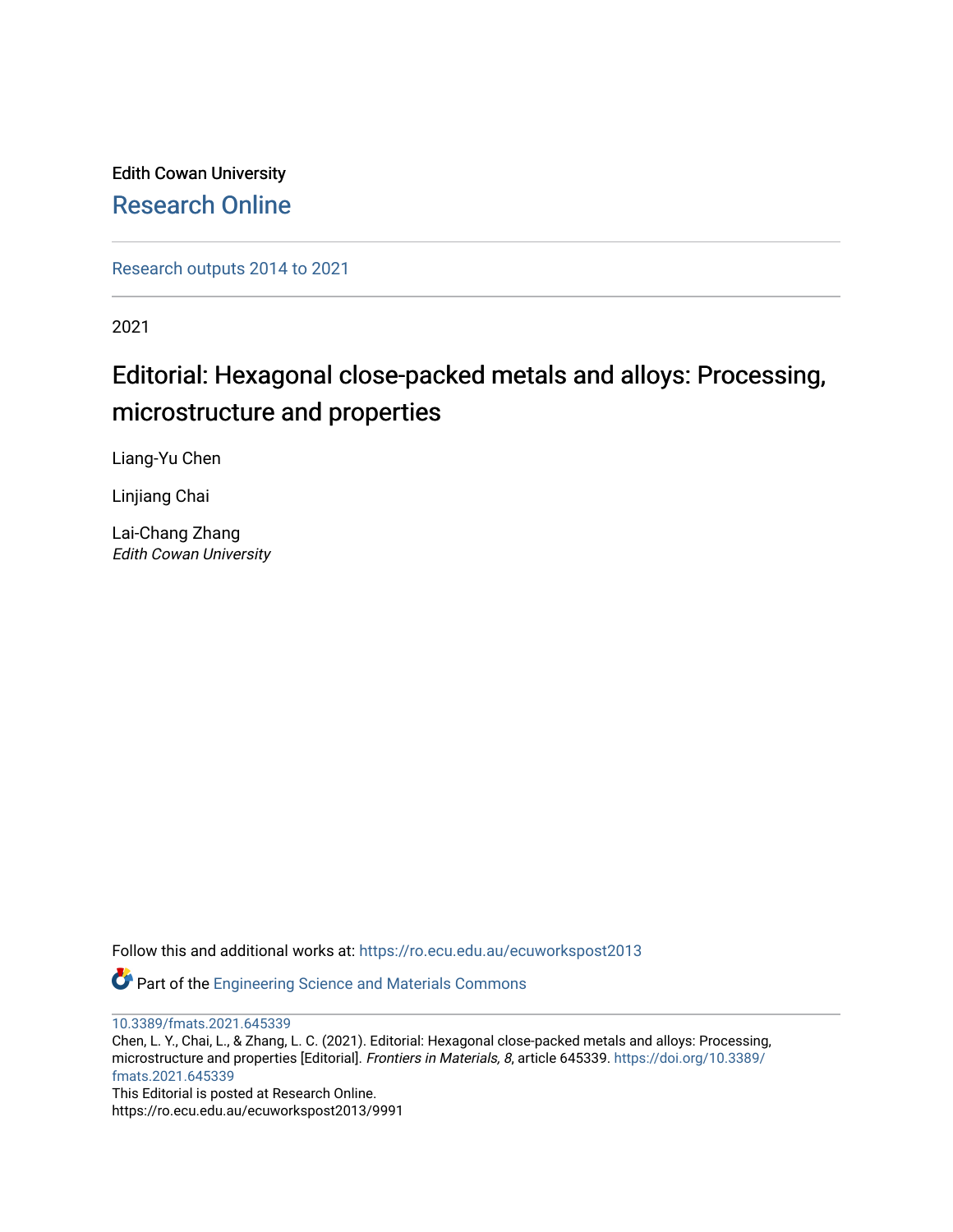



# [Editorial: Hexagonal Close-Packed](https://www.frontiersin.org/articles/10.3389/fmats.2021.645339/full) [Metals and Alloys: Processing,](https://www.frontiersin.org/articles/10.3389/fmats.2021.645339/full) [Microstructure and Properties](https://www.frontiersin.org/articles/10.3389/fmats.2021.645339/full)

Liang-Yu Chen<sup>1</sup>\*, Linjiang Chai<sup>2</sup>\* and Lai-Chang Zhang<sup>3</sup>\*

<sup>1</sup>School of Materials Science and Engineering, Jiangsu University of Science and Technology, Zhenjiang, China, <sup>2</sup>College of Materials Science and Engineering, Chongqing University of Technology, Chongqing, China, <sup>3</sup>School of Engineering, Edith Cowan University, Perth, WA, Australia

Keywords: titanium alloy, magnesium alloy, deformation, mechanical properties, micro-arc oxidation

Editorial on the Research Topic

#### [Hexagonal Close-Packed Metals and Alloys: Processing, Microstructure and Properties](https://www.frontiersin.org/researchtopic/12882)

#### **OPEN ACCESS**

#### Edited and reviewed by:

Hajo Dieringa. Helmholtz Centre for Materials and Coastal Research (HZG), Germany

#### \*Correspondence:

Liang-Yu Chen [lychen@just.edu.](mailto:lychen@just.edu.)cn Linjiang Chai [chailinjiang@cqut.edu.](mailto:chailinjiang@cqut.edu.)cn Lai-Chang Zhang [lczhangimr@gmail.com,](mailto:lczhangimr@gmail.com,l.zhang@ecu.edu.) [l.zhang@ecu.edu.](mailto:lczhangimr@gmail.com,l.zhang@ecu.edu.)au

#### Specialty section:

This article was submitted to Structural Materials, a section of the journal Frontiers in Materials

Received: 23 December 2020 Accepted: 28 January 2021 Published: 15 March 2021

#### Citation:

Chen L-Y, Chai L and Zhang L-C (2021) Editorial: Hexagonal Close-Packed Metals and Alloys: Processing, Microstructure and Properties. Front. Mater. 8:645339. doi: [10.3389/fmats.2021.645339](https://doi.org/10.3389/fmats.2021.645339) In comparison with face-centered cubic (FCC) and body-centered cubic (BCC) metals and alloys, hexagonal close-packed (HCP) metals and alloys show distinct characteristics, such as atomic site occupation, anisotropic microstructure, and fewer slip systems, owing to their HCP lattice structure. Therefore, HCP metals and alloys have distinguished processing, microstructure, and properties. Several types of HCP metals and alloys, involving titanium, zirconium, magnesium, and so on, are extensively used in a variety of industrial and military sectors. Up to date, an increased requirement is still needed to improve the understanding of the relationships among processing, microstructures, and the resultant properties of HCP metals and alloys. In the meantime, surface modification may be conducted on the HCP metals and alloys to obtain better surface properties. However, many challenges are still open for the surface modification of HCP metals and alloys. In the contents of this topic, many endeavors are made to highlight the recent advances related to the processing methods (including surface modification), microstructures, and properties of HCP metals and alloys.

In the aspects of titanium alloys, [Cheng et al.](https://www.frontiersin.org/articles/10.3389/fmats.2020.00114/full) developed a meta-stable β-type Ti-25Nb-3Zr-2Sn-3Mo (TLM) alloy and investigated the room-temperature deformation and superelastic behavior of TLM alloy under different processing conditions (10.3389/fmats.2020.00114). The results showed that the typical double yielding phenomena of TLM alloys are presented during the deformation at room temperature and the stress-induced martensite phase and deformation twins are simultaneously generated in the microstructures of TLM alloys during the deformation. Such alloys exhibit a certain superelastic effect due to the reverse transformation between the stress-induced martensite α′′ phases and  $\beta$  parent phases during the cyclic loading-unloading at room temperature. [Cheng et al.](https://www.frontiersin.org/articles/10.3389/fmats.2020.00228/full) also investigated the effect of cold swaging deformation on the microstructures and mechanical properties of TLM alloys (10.3389/fmats.2020.00228). With the increment in the reduction of swaging deformation, stress-induced martensite transformation takes place, resulting in the production of α′′ phase. Meanwhile, the strength of the processed alloy is gradually enhanced associated with the decrease in the elastic modulus. [Fan et al.](https://www.frontiersin.org/articles/10.3389/fmats.2020.00110/full) investigated the microstructures, mechanical properties, and texture characteristics of marine titanium alloy Ti6321 sheets with four different initial microstructures (10.3389/fmats.2020.00110). The anisotropic characteristics of the tensile deformed Ti6321 alloy sheet at room temperature are mainly attributed to the difference in the Schmid factors in the transverse direction and the rolling direction of specimens.